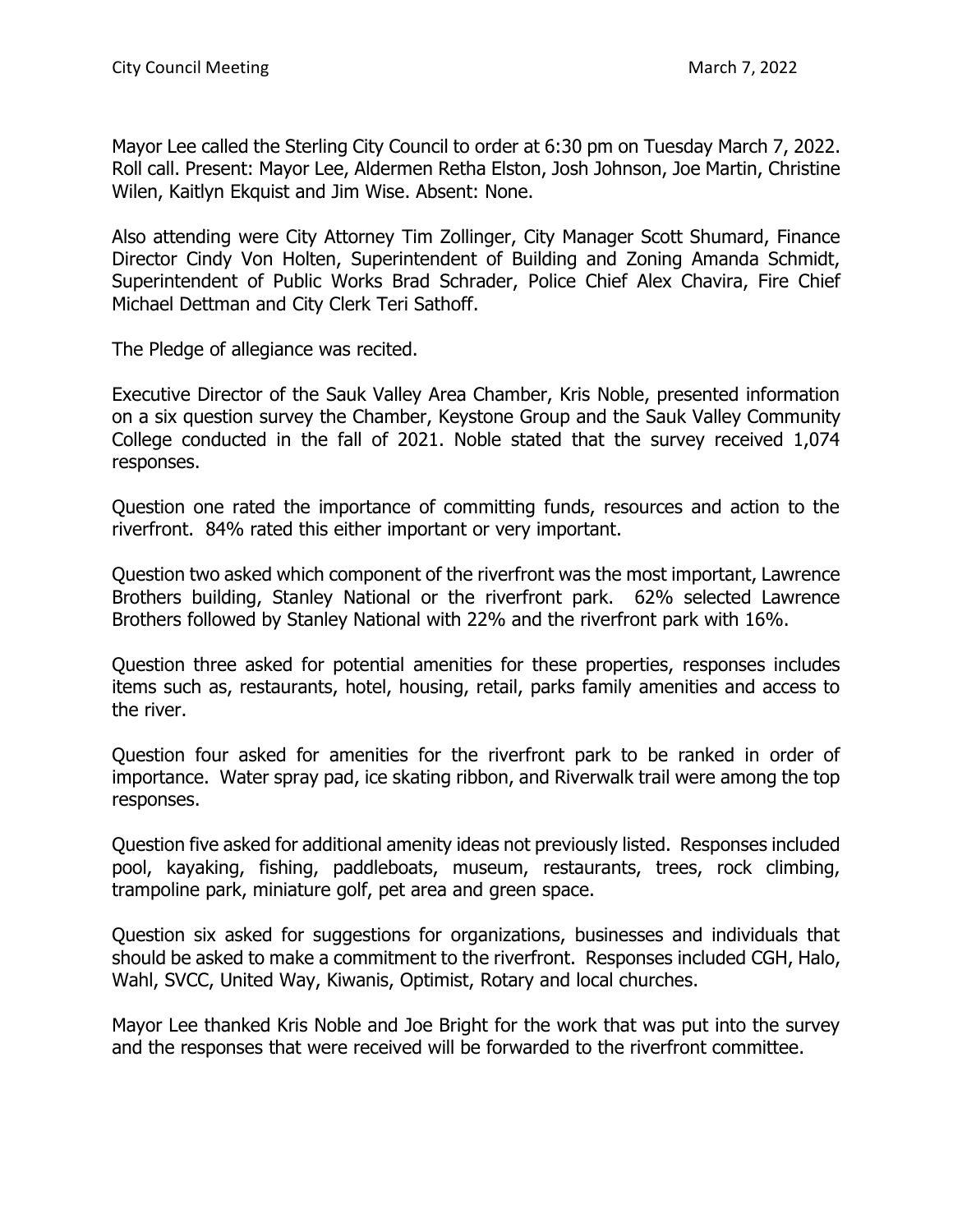Alderman Elston made a motion to approve the following items on the Consent Agenda:

A. Approval of Minutes.

B. Approval of Bills and Payroll.

C. Resolution R2022-03-04 to Close Second St. and turn lane for Main Street Car Show.

D. Pay Request #5 for former National Training Building Demolition Renovation to Gehrke Construction in the amount of \$33,669.00.

Motion seconded by Alderman Wilen. Voting: Ayes – Aldermen Elston, Martin, Johnson, Ekquist, Wilen and Wise. Nayes – None. Motion carried.

Alderman Elston made a motion to approve the proposal from Winter Construction for the emergency Coliseum ceiling repairs; seconded by Alderman Martin. Superintendent of Building and Zoning Amanda Schmidt said this was an emergency repair and that the demo will be done this week, a drop ceiling will be put in to allow for easy access. Schmidt stated that the lobby ceiling appears to be more structurally sound, they will have a better idea about the lobby in the near future. Voting: Ayes – Aldermen Elston, Martin, Wilen, Johnson, Ekquist and Wise. Nayes – None. Motion carried.

Alderman Ekquist made a motion to approve Ordinance 2022-03-09 Amending Provisions of the Liquor Code to Create a New Category of License Permitting Operation of an Axe Throwing Business; Seconded by Alderman Johnson. Mayor Lee stated that safety and insurance was discussed with the business owner at the liquor commission meeting. Alderman Wise thanked the Liquor Commission for doing their due diligence. Voting: Ayes – Aldermen Elston, Martin, Wilen, Johnson, Ekquist and Wise. Nayes – None. Motion carried.

Alderman Johnson made a motion to approve waiving the bid process and Accept Low Quote from MOST Plumbing and Mechanical for Plumbing and HVAC Services to Central Park Concession and Restroom Facility in the amount of \$93,000; seconded by Alderman Wise. Voting: Ayes – Aldermen Elston, Martin, Wilen, Johnson, Ekquist and Wise. Nayes – None. Motion carried.

Alderman Elston made a motion to approve Ordinance No. 2022-03-10 Amending Chapter 6, Article II, Section 41, to Increase the Number of Available Liquor Licenses from 34 to 38; seconded by Alderman Johnson. Alderman Wise requested the Liquor Commission and the City Council look at future requests to see if the applicant provides any economic value to the City prior to approval. Wise stated that a City the size of Sterling has enough gaming establishments. Mayor Lee stated that he agrees with Alderman Wise, licenses are approved based on the business plan presented. Voting: Ayes – Aldermen Elston, Martin, Wilen, Johnson, Ekquist and Wise. Nayes – None. Motion carried.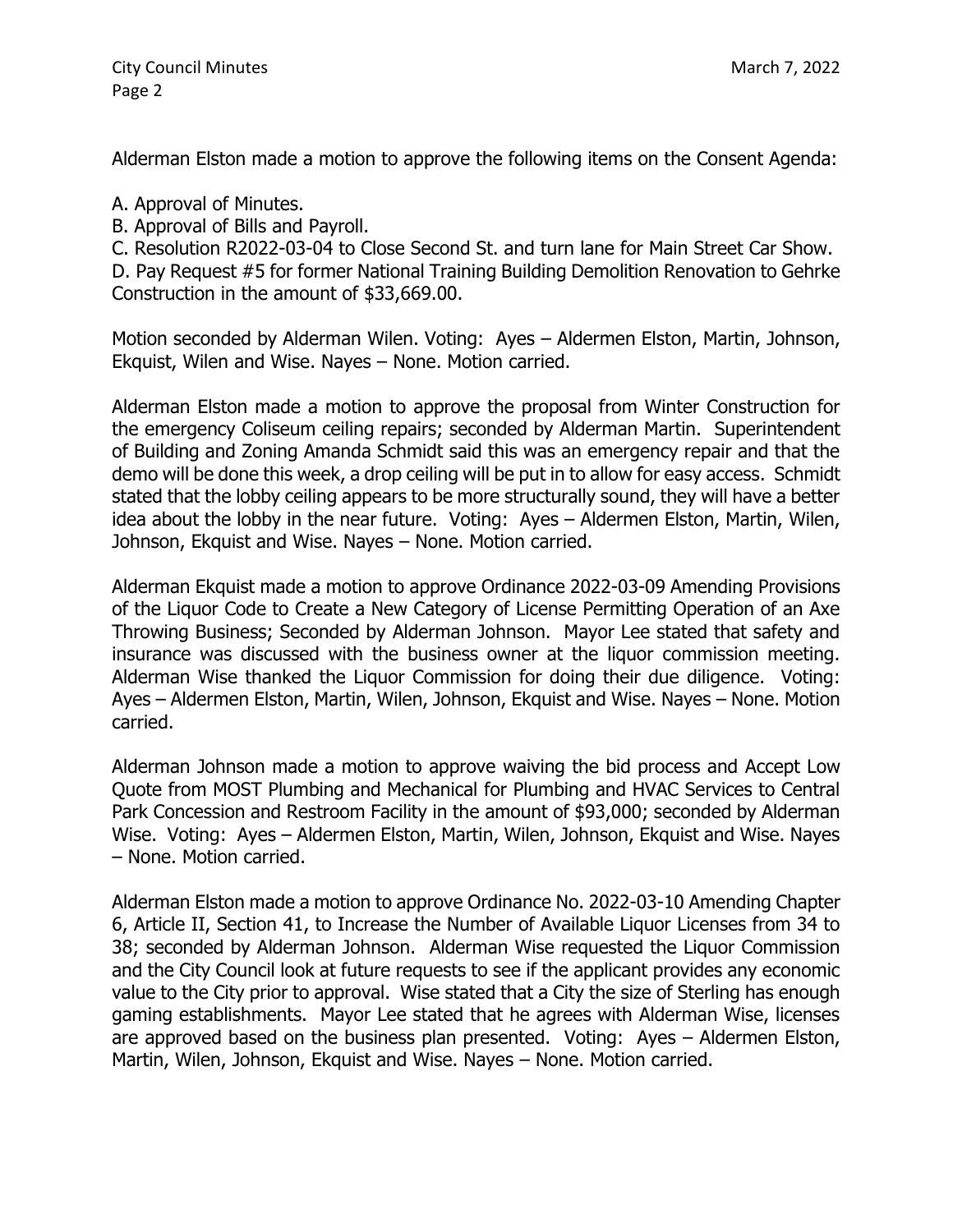Alderman Ekquist made a motion to approve Ordinance 2022-03-11 Amending Chapter 102, Zoning Code to provide for Retail Incubators in the Downtown Business Zoning District and Permit Light Industrial Uses as a Special Use in the RB Zoning; seconded by Alderman Elston. Voting: Ayes – Aldermen Elston, Martin, Wilen, Ekquist and Wise. Nayes – None. Abstained – Johnson (Johnson abstained from the vote due to the work on the incubators possibly being constructed by WACC). Motion carried.

Alderman Elston made a motion to approve Ordinance 2022-03-08 Amending Chapter 22, Article VI Rescinding and Replacing Code Provisions Relating to Massage Establishments, to be Defined as Body Work Establishments; seconded by Alderman Martin. Voting: Ayes – Aldermen Elston, Martin, Wilen, Johnson, Ekquist and Wise. Nayes – None. Motion carried.

Superintendent of Public Works Brad Schrader reported to the City Council that the cannon at Flock park has damage to the wheels and the cannon itself. Schrader received a rough repair estimate from Tim Kendrick, for \$4,000 per wheel. Schrader asked the Council how the City would like to proceed with repairs. The cannon can be restored to original at a higher expense. The cheaper alternative would be to fabricate the wheels out of steel and the cannon could be powdered coated. Alderman Johnson stated that since the spokes on the wheels are not original that the less expensive route seemed appropriate.

City Manager Shumard advised the Council that he contacted the sign companies that submitted drawings for the sign that is to be placed at West  $3<sup>rd</sup>$  Street and Avenue G. One of the vendors stated that they were going to retire so they submitted our request to another company, "vendor 1". Alderman Ekquist, Johnson, Wilen, Elston and Martin all agreed that the newest submission was the most esthetically pleasing. The Alderman appreciated the use of the City font, the Steel letters, lighting, colors and stone work. Alderman Wise would like for "vendor 2" to be selected because they have over 35 years of experience and they have direct access to the mural restoration services. Alderman Ekquist stated that she would like to choose based on esthetics as opposed to choosing on a potential future connection. Superintendent of Building and Zoning Amanda Schmidt stated that her history of working with sign companies the hardest part of constructing a new sign is the design process and the concept. The installation and fabrication is not the difficult part. Schmidt stated that it is obvious that "vendor 1" designed the sign with effort, they used City colors and font.

Alderman Wise would like the City Manager to invite both companies to attend a meeting and have them provide a background of their business.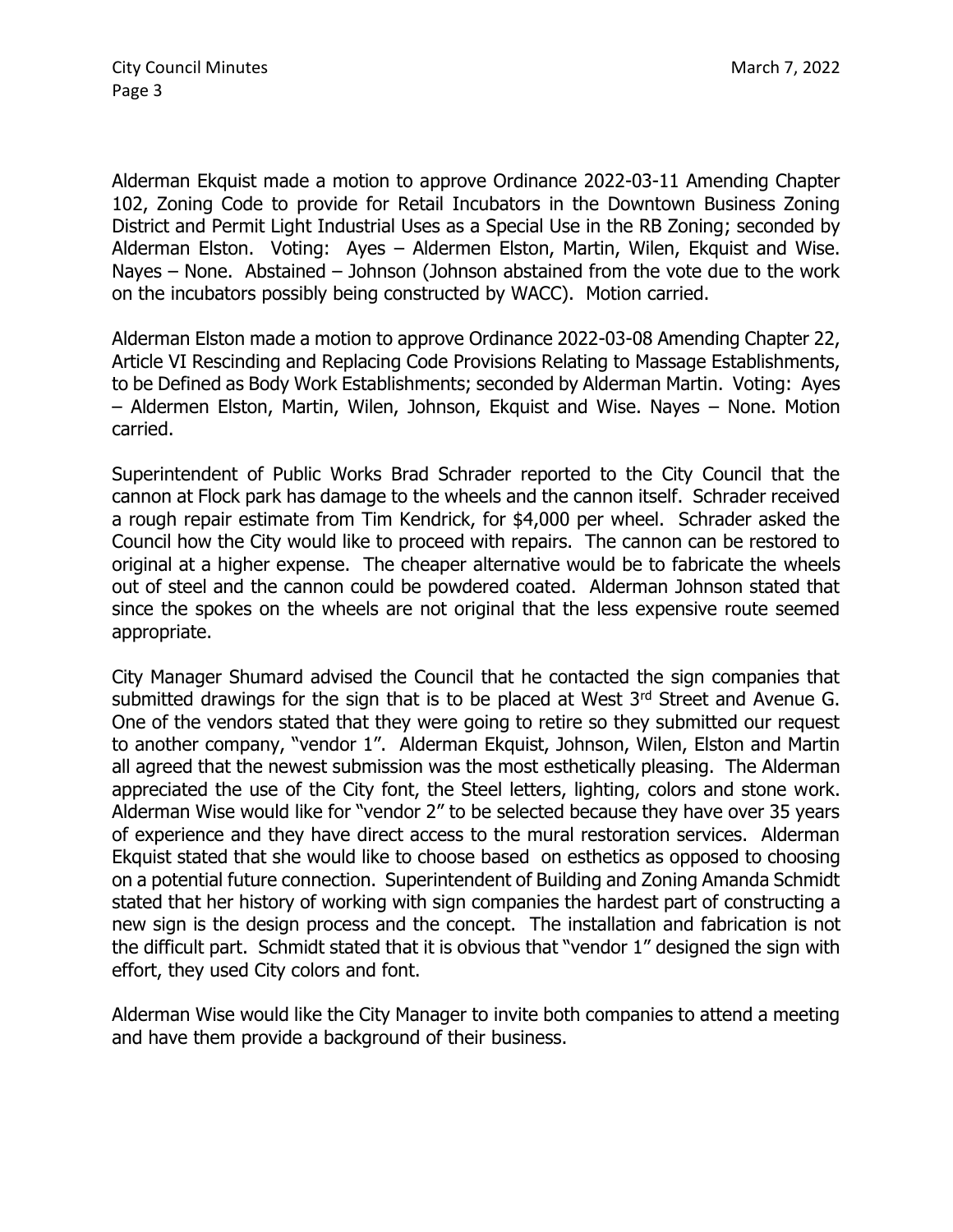City Manager Shumard introduced Ron Clewer with Gorman and Company. The City is seeking to engage Gorman & Company as the master developer for the riverfront area, which is comprised of the former "Lawrence Brothers Hardware Complex," former "Stanley-National Complex" and a portion of the "Former Northwestern Steel & Wire" plant.

Under the proposed agreement, Gorman's tasks include development, planning and design services to prepare a master development plan. Within 60 days after the agreement has been executed by Gorman and the City, Gorman is expected to deliver to the City a proposed budget for all costs and expenses to be incurred by Gorman in connection with the preparation of the Master Plan. Within 180 days of agreeing on a budget, Gorman is expected to deliver to the City a proposed Master Plan. The Master Plan will set forth the proposed development of the Project including the proposed Phases. The City will then have 60 days after its receipt of the Master Plan to notify Gorman whether it approves the Master Plan. If the City does not approve the Master Plan, then Gorman and the City are expected to work cooperatively in good faith to agree on modifications to the Master Plan.

Mayor Lee asked Mr. Clewer if there would be a timeline of events. Clewer stated that they will begin soliciting for businesses as soon as the development plan has been agreed upon.

Alderman Martin inquired if there will be assistance with remediation grants and funding sources. Clewer stated that yes that is part of their process.

Mayor Lee asked if stakeholder input would be accepted. Clewer stated that yes, their Company will build on the work that has already been done.

Mr. Clewer stated that he is looking to have a long, open and honest relationship with the City of Sterling.

Superintendent of Building and Zoning Amanda Schmidt advised the Council that yard waste pick up will resume on April 1st.

City Manager Shumard advised the City Council on the following items;

- The bid opening for Route 40 will be on Friday March  $11<sup>th</sup>$ . DOT has 45 days to award the bid. They have the north bound lane scheduled to be closed for 60 days.
- The Roof on the Grandon band shell sustained damage, the Band Commission will be submitting a quote for repairs from Sterling Commercial Roofing.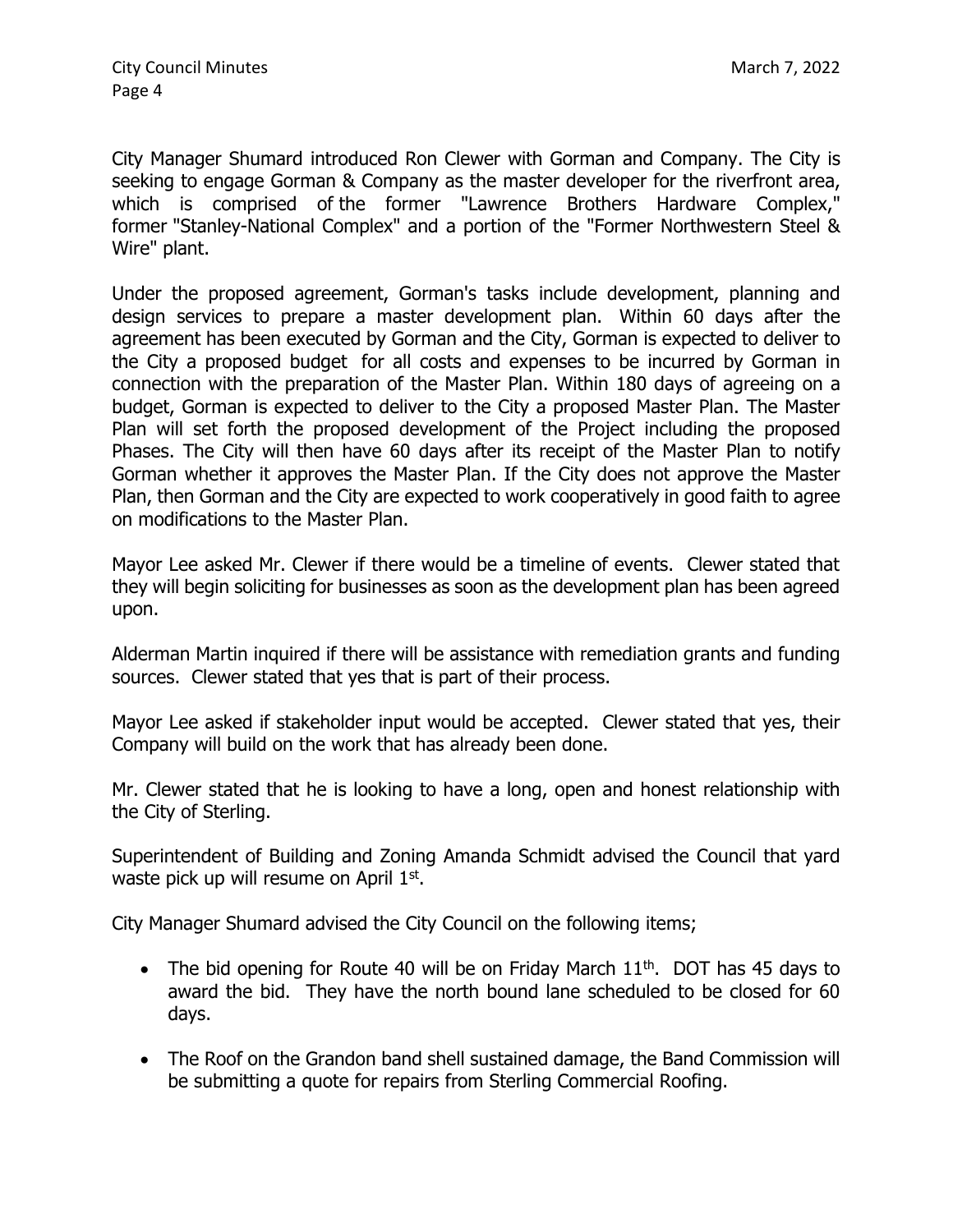- The work on Avenue D will start soon.
- Work at the National Training building was scheduled to resume today.
- Surf Broadband will be holding preconstruction meetings this week, work is scheduled to start in May if not sooner.
- The Strategic planning is scheduled to for March  $14<sup>th</sup>$  at 4:30pm. Homework will be sent out prior to the meeting.
- Mark Geil and Terry Maguire have agreed to be co-chairs for the Riverfront Committee. The list of committee members will be on the next agenda for approval.

Alderman Martin wished Alderman Ekquist a happy birthday and congratulated Alderman Wilen and her husband on their 50<sup>th</sup> wedding anniversary.

Mayor Lee wished Alderman Ekquist a happy birthday and congratulated Alderman Wilen and her husband on their 50<sup>th</sup> wedding anniversary.

The meeting adjourned at 8:12 pm to the budget study session.

City manager Shumard reviewed the following funds:

- Storm Water There are not a lot of projects planned for this year, the  $2^{nd}$ Avenue will have the storm sewer replaced in the area of CGH. The detention pond in the Meadowlands needs to be dredged, this may be an ARPA project. With the bond in place, the engineering for Tori Pines, Griswold, Woodburn and North Street can be done.
- Library Amended revenues are up thanks to a donation. The elevator will need to be upgraded. The increase in minimum wage has increased has caused a significant increase in wages.
- 2022A Bonds This is an in and out fund. The revenues will come from property tax levies. The interest on this fund was 2.98%.